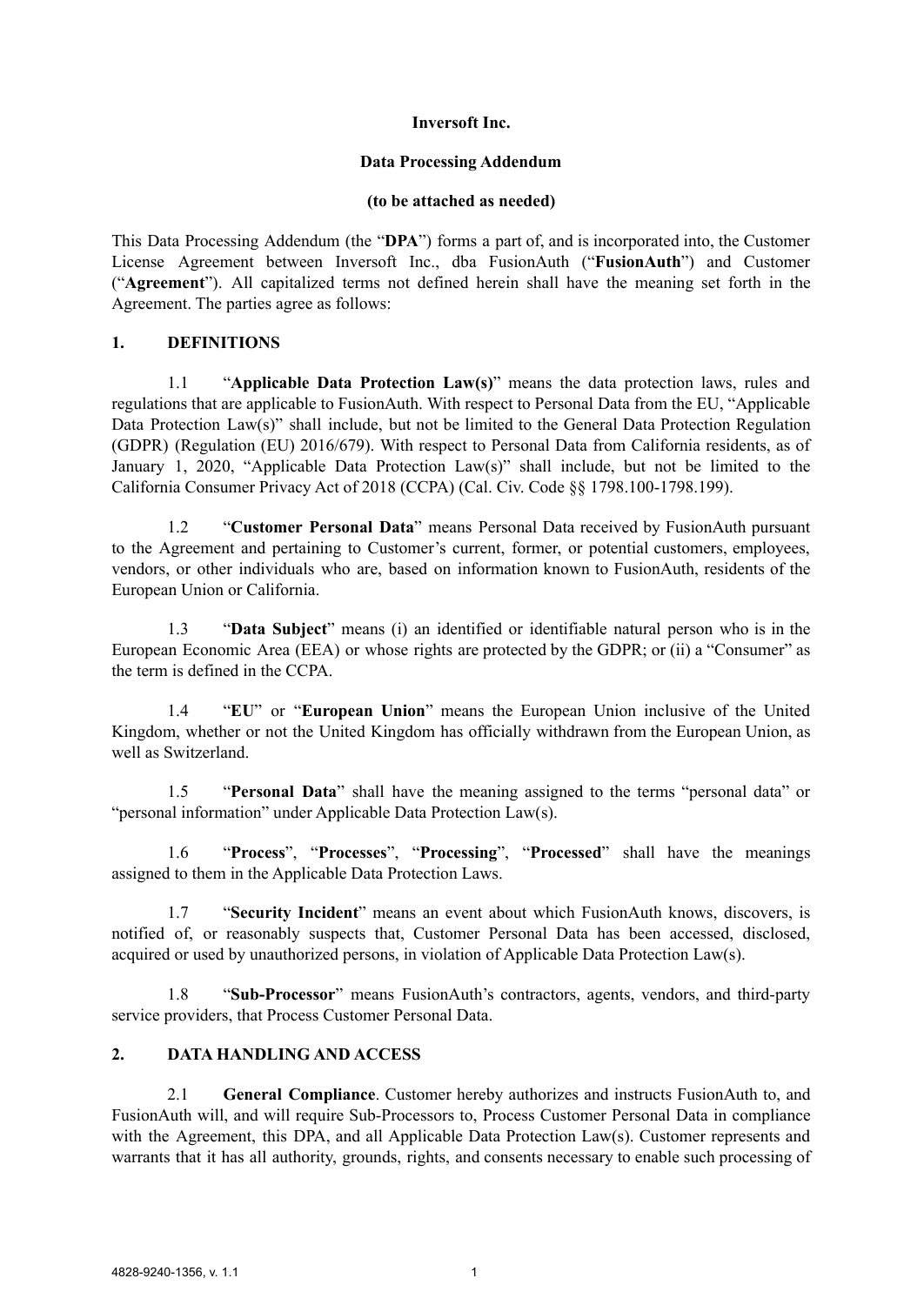the Customer Personal Data pursuant to the Agreement, in accordance with the Applicable Data Protection Law(s).

2.2 **FusionAuth and Sub-Processor Compliance.** FusionAuth agrees to (i) enter into a written agreement with Sub-Processors regarding such Sub-Processors' Processing of Customer Personal Data that imposes on such Sub-Processors data protection and security requirements for Customer Personal Data that are compliant with Applicable Data Protection Law(s), and that, at a minimum, require a level of data protection and security equal to or superior to the level of data protection and security under this DPA; (ii) reasonably enforce compliance with such written agreement; and (iii) remain responsible to Customer for the actions or omissions of FusionAuth's Sub-Processors (and their sub-processors if applicable) with respect to the Processing of Customer Personal Data.

2.3 **Authorization to Use Sub-Processors**. Customer hereby authorizes (i) FusionAuth to engage Sub-Processors and (ii) Sub-Processors to engage sub-processors. FusionAuth will provide Customer, upon Customer's request, the name, address and role of each Sub-Processor used to Process Customer Personal Data and any other records of Processing of Customer Personal Data that Sub-Processors are required to maintain and provide under Applicable Data Protection Law(s). Customer hereby approves of the following Sub-Processors:

| Name       | Location  |
|------------|-----------|
| [Complete] | <b>US</b> |
| [Complete] | <b>US</b> |

2.4 **Objection Right for New Sub-Processors**. FusionAuth will inform Customer of any new Sub-Processor in connection with the provision of the applicable Offerings. Customer may, on reasonable grounds, object to FusionAuth's use of a new Sub-Processor by notifying FusionAuth promptly in writing within ten (10) business days after receipt of such information, giving reasons for Customer's objection. In the event Customer objects to a new Sub-Processor, as permitted in the preceding sentence, FusionAuth may address the concerns with respect to the Sub-Processor, or recommend a commercially reasonable change to Customer's configuration or use of the Offerings to avoid Processing of Personal Data by the objected-to Sub-Processor without unreasonably burdening the Customer. If FusionAuth does not do so within a reasonable period of time, which shall not exceed thirty (30) days, Customer may terminate the applicable Order Form(s) with respect only to any such Offerings which cannot be provided by FusionAuth without the use of the objected-to new Sub-Processor by providing written notice to FusionAuth. This termination right is Customer's sole and exclusive remedy to Customer's objection of any Sub-Processor appointed by FusionAuth. FusionAuth will refund Customer any prepaid fees covering the remainder of the term of such Order Form(s) following the effective date of termination with respect to such terminated Order Form(s).

2.5 **Following Instructions**. FusionAuth will Process Customer Personal Data only in accordance with the written instructions of Customer and may process Customer Personal Data for the following purposes: (i) Processing in accordance with the Agreement; (ii) Processing initiated by users in their use of the Offerings; (iii) Processing to further develop and provide services to FusionAuth's customers, (iv) Processing to facilitate the anonymization of Personal Data, and (v)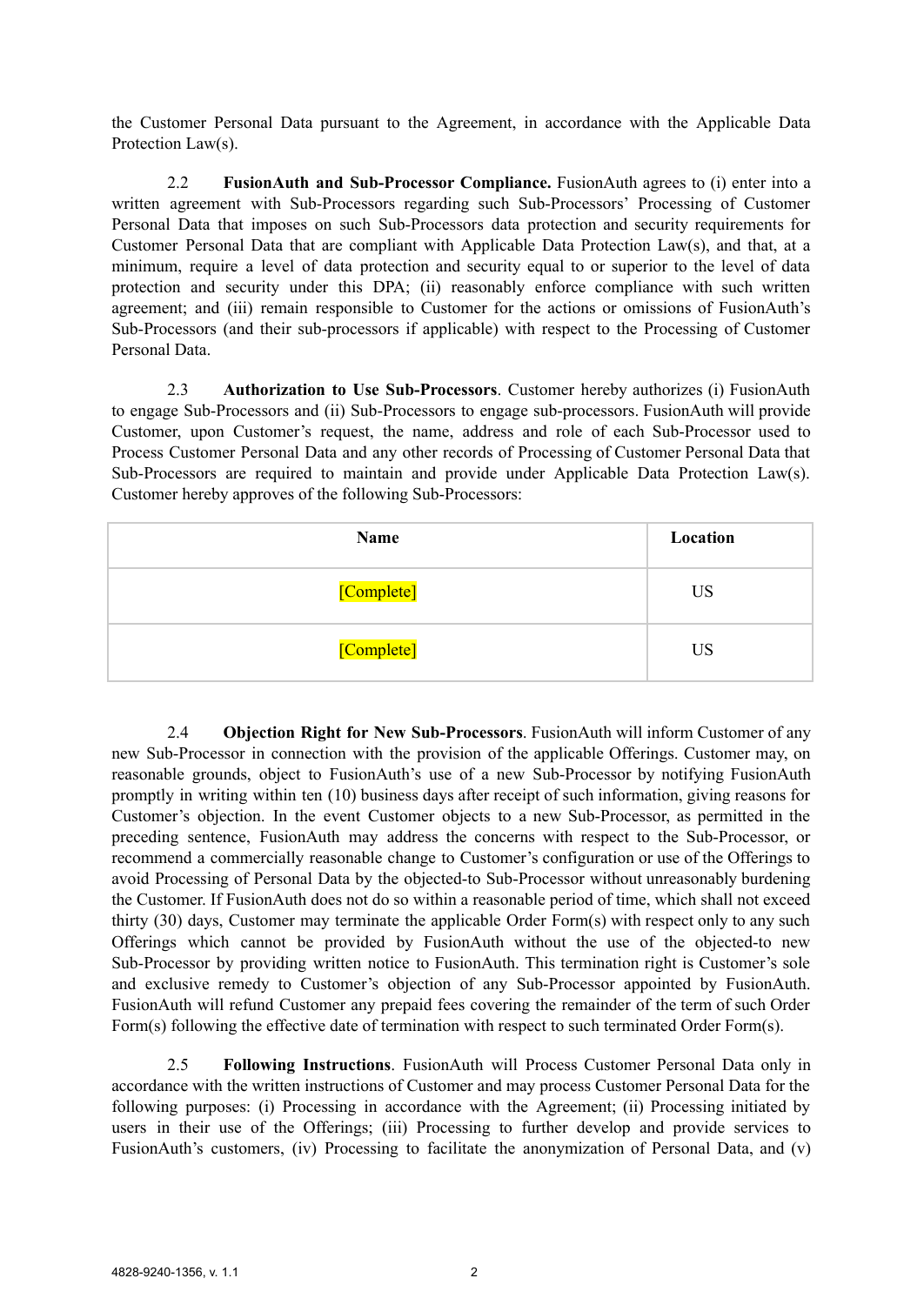Processing to comply with other documented reasonable instructions provided by Customer (e.g., via email).

2.6 **Details of the Processing**. The subject matter of Processing of Personal Data by FusionAuth is the performance of the Offerings pursuant to the Agreement. The duration of the Processing, the nature and purpose of the Processing, the types of Personal Data and categories of Data Subjects Processed under this DPA are further specified in Schedule 1 (Details of the Processing) to this DPA.

## 3. **COMPLIANCE**

3.1 **Rights of Data Subjects**. FusionAuth will, to the extent legally permitted, promptly notify Customer if FusionAuth receives a request from a Data Subject to exercise the Data Subject's rights afforded to such Data Subject under Applicable Data Protection Law(s) ("**Data Subject Request**"). To the extent Customer does not have access to the applicable Customer Personal Data, FusionAuth will (i) assist Customer by appropriate technical and organizational measures for the fulfilment of Customer's obligation to respond to a Data Subject Request under Applicable Data Protection Laws, and (ii) FusionAuth will, upon Customer's request and at Customer's expense, provide commercially reasonable efforts to assist Customer in responding to such Data Subject Request, to the extent FusionAuth is legally permitted to do so and the response to such Data Subject Request is required under Applicable Data Protection Laws.

3.2 **FusionAuth Data Transfer Mechanism**. For all transfers of EU Personal Data pursuant to the Agreement, the parties hereby incorporate the Standard Contractual Clauses approved by the European Commission (the "SCCs") as Schedule 2. To the extent there is any conflict between the body of this DPA and the SCCs, the SCCs shall control.

3.3 **Prior Consultation**. FusionAuth agrees to provide reasonable assistance to Customer (at Customer's expense) where, in Customer's judgement, the type of Processing performed by FusionAuth is likely to result in a high risk to the rights and freedoms of natural persons (e.g., systematic and extensive profiling, Processing sensitive Personal Data on a large scale and systematic monitoring on a large scale, or where the Processing uses new technologies) and thus requires a data protection impact assessment and/or prior consultation with the relevant data protection authorities.

3.4 **Demonstrable Compliance**. FusionAuth agrees to keep records of its Processing in compliance with Applicable Data Protection Law(s) and provide such records to Customer upon request. If FusionAuth is collecting Customer EU Personal Data on Customer's behalf, such records shall include but not be limited to (i) the legal basis for Processing specified by Customer or (ii) records of the verifiable consent specified by customer under Applicable Data Protection Law(s).

3.5 **Sale of Personal Data**. FusionAuth shall not sell Customer Personal Data as the term "sell" is defined by the CCPA. FusionAuth shall not disclose or transfer Customer Personal Data to a "third party" as the term is defined by the CCPA or other parties that would constitute "selling" as the term is defined by the CCPA. The foregoing restrictions will not apply to "aggregate consumer information" or "deidentified personal information" as each term is defined by the CCPA.

3.6 **Service Provider**. FusionAuth shall not retain, use, or disclose Customer Personal Data (i) for any purpose other than for the specific purpose of performing the services specified in the Agreement, or (ii) outside of the direct business relationship between Customer and FusionAuth, in each case except as otherwise permitted by the CCPA.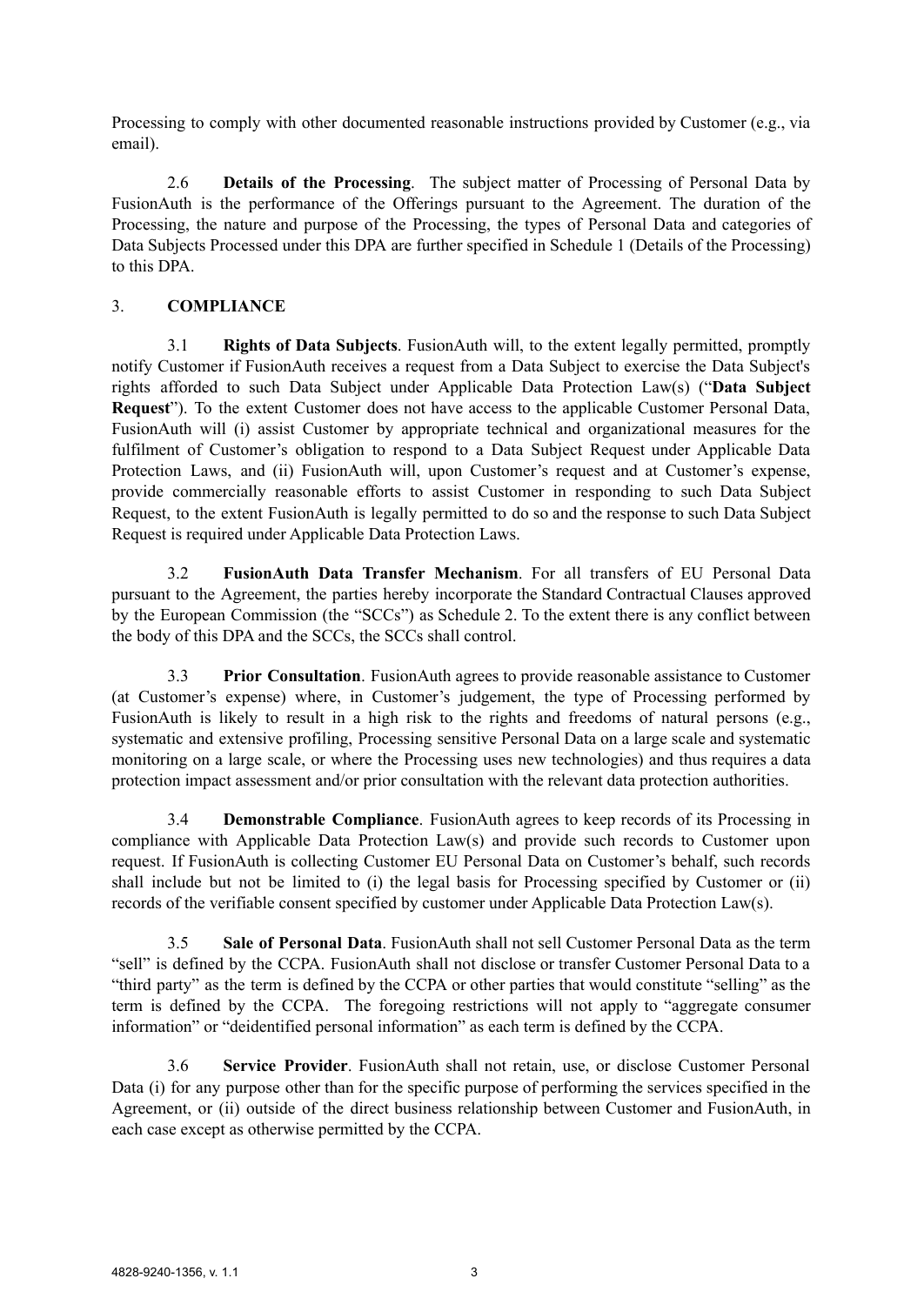## 4. **INFORMATION SECURITY**

FusionAuth will maintain appropriate technical and organizational measures for protection of the security, confidentiality and integrity of Personal Data.

## 5. **ASSESSMENTS, AUDITS AND REMEDIATION**

5.1 **Assessments**. Records to demonstrate compliance with this DPA and Applicable Data Protection Law(s) will be maintained by FusionAuth and provided to Customer upon request. FusionAuth will complete within two weeks any reasonable data protection questionnaire provided by Customer.

5.2 **Audits**. For the purpose of verifying FusionAuth's compliance with Applicable Data Protection Law(s) and this DPA and upon reasonable notice of no less than thirty (30) days, FusionAuth agrees to permit Customer, at Customer's cost and no more than once annually, to conduct audits through a FusionAuth-approved third-party auditor, however, if FusionAuth has completed a third-party audit within the six months prior to Customer's audit request pursuant to this Section, FusionAuth may provide the results of such third-party audit to satisfy Customer's audit request. However, FusionAuth agrees to allow audits to be conducted directly by Customer where, under Applicable Data Protection Law(s), Customer is required to conduct audits directly. FusionAuth agrees to cooperate in good faith with the audit and promptly (i) provide access to books, records (including, but not limited to, security scan records), and other information necessary for the audit, and (ii) at Customer's request enable access to FusionAuth's premises if absolutely necessary to properly conduct the audit or required under Applicable Data Protection Law(s). Notwithstanding the forgoing, Customer may not conduct any security scans or other intrusion testing on FusionAuth's systems without the express prior written consent of FusionAuth. Customer agrees to (x) schedule audits to minimize disruption to FusionAuth's business, (y) require any third party it employs to sign a non-disclosure agreement, and (z) make the results of the audit available to FusionAuth. Customer will only disclose the results of the audit to third parties to the extent such disclosure is (A) required to demonstrate Customer's own compliance, or (B) otherwise required under the Applicable Data Protection Laws.

5.3 **Remediation**. FusionAuth agrees to promptly take action to correct any documented material security issue affecting Customer Personal Data identified by such audit and to inform Customer of such actions. If action is not promptly taken, Customer's sole remedy will be to terminate any or all Order Forms at Customer's discretion provided that FusionAuth will incur no penalty for any such termination.

# **6. SECURE DISPOSAL**

Customer Personal Data will be securely disposed (i) during the Term of the Agreement, upon Customer's written request if such Customer Personal Data is no longer reasonably required to perform the Offerings, (ii) at the termination of the provision of the Offerings. If instructed by Customer, a copy of such Customer Personal Data will be returned to Customer prior to disposal. FusionAuth may retain Customer Personal Data in its encrypted backups in accordance with its internal data retention policies and to the extent that it is required or permitted to do so under Applicable Data Protection law(s).

# **7. CHANGES TO REQUIREMENTS**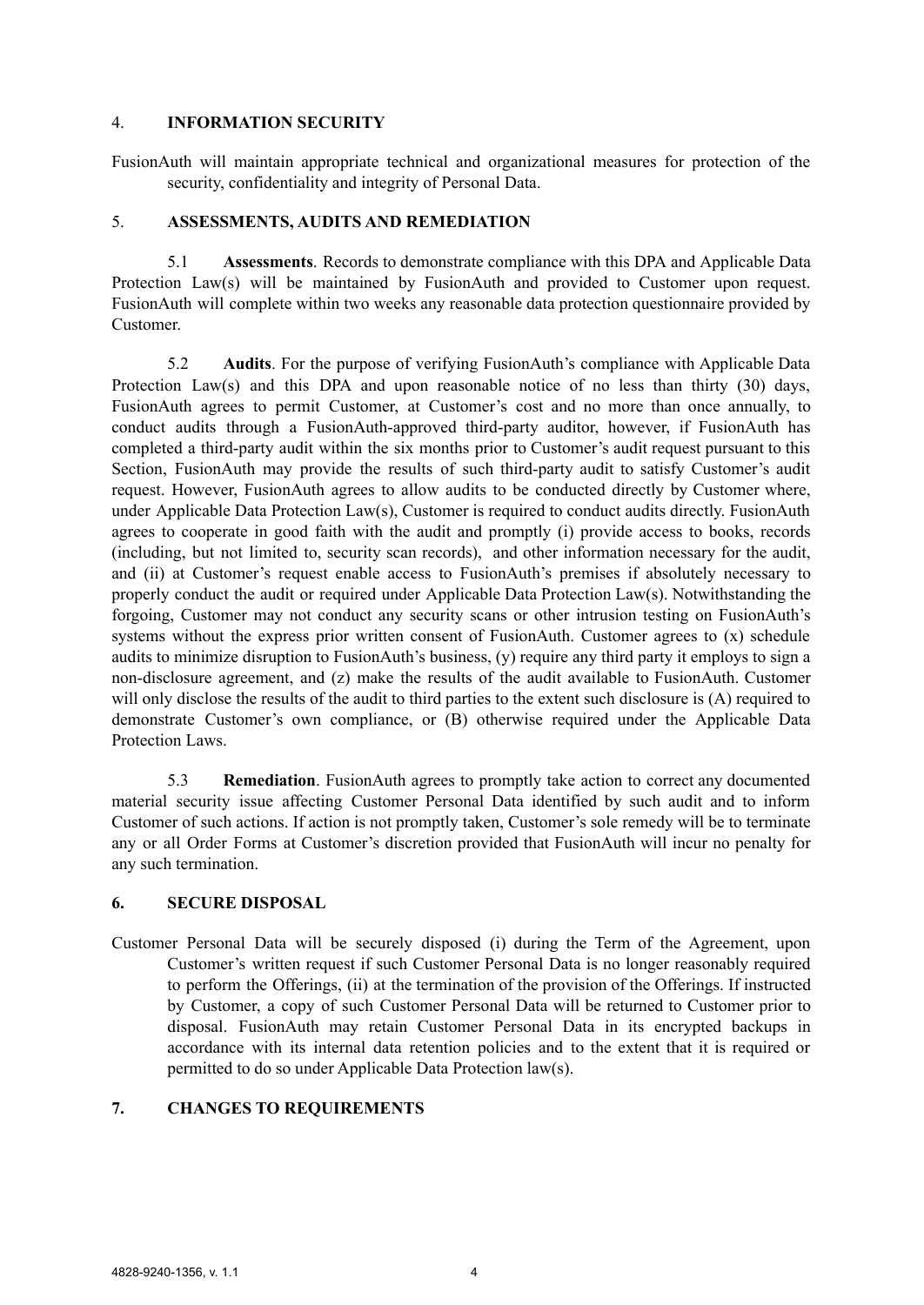FusionAuth may amend or supplement this DPA from time to time to reflect new requirements under Applicable Data Protection Law(s). In the event of any material change to this DPA, FusionAuth will provide notice to Customer in accordance with the Agreement.

# **8. SECURITY INCIDENT**

8.1 **Policy**. FusionAuth will, to the extent required under Applicable Data Protection Laws, notify Customer without undue delay after becoming aware of any Security Incident. FusionAuth will make reasonable efforts to identify the cause of such Security Incident and take those steps as FusionAuth deems necessary and reasonable in order to remediate the cause of such Security Incident to the extent the remediation is within FusionAuth's reasonable control. The obligations herein shall not apply to Security Incidents that are caused by Customer or Customer's Users.

8.2 **Reports**. Upon request by Customer, FusionAuth will enable Customer to review the results of and reports relating to the investigation and response to a Security Incident, which Customer will treat as Confidential Information of FusionAuth.

# 9. **TERMINATION OBLIGATIONS**

Notwithstanding anything to the contrary in the Agreement or this DPA, Customer may terminate any Order Form, or any portion thereof, immediately upon written notice to FusionAuth, and without judicial notice or resolution or prejudice to any other remedies, in the event a data protection or other regulatory authority or other tribunal or court in any country finds there has been a breach of Applicable Data Protection Law(s) by virtue of Customer's or FusionAuth's Processing of Customer Personal Data in connection with the Agreement, and such breach has not been cured within sixty (60) days of FusionAuth's receiving notice thereof.

# **10. CONTACT INFORMATION**

FusionAuth will designate a point of contact as its "Privacy and Security Coordinator". This Privacy and Security Coordinator will: (i) maintain responsibility for applying adequate protections to Customer Personal Data, including the development, implementation, and maintenance of its information security program, (ii) oversee application of FusionAuth compliance with the requirements of this DPA, and (iii) serve as a point of contact for internal communications and communications with Customer pertaining to this DPA and compliance with or any breaches thereof.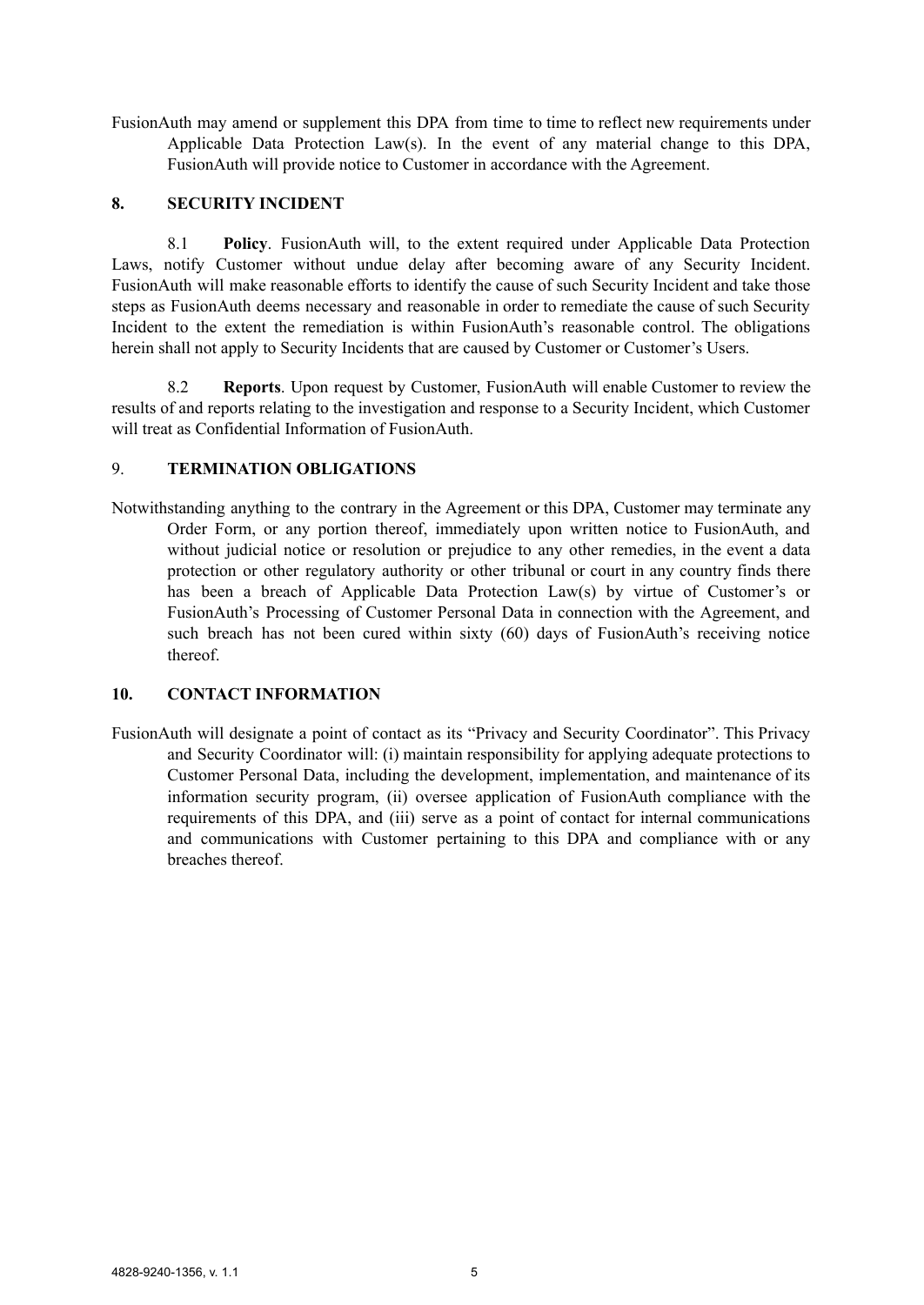### **SCHEDULE 1**

#### **Nature and Purpose of Processing**

FusionAuth will Process Personal Data as necessary to provide the Offerings pursuant to the Agreement, as further specified in the Order Form, and as further instructed by Customer in its use of the Offerings provided by FusionAuth.

### **Duration of Processing**

FusionAuth will Process Personal Data for the duration of the Term, as provided in the DPA, and as otherwise agreed upon in writing.

## **Categories of Data Subjects**

Customer may submit Personal Data to the Offerings relating to the following categories of data subjects:

- Current or potential clients, business partners and vendors of Customer (who are natural persons);
- Employees, officers, directors, contractors or contact persons of Customer's third-party suppliers, business partners and vendors;
- Customer users authorized by Customer to use the relevant Offerings.

## **Type of Personal Data**

Customer may submit Personal Data to the Offerings, the extent of which is neither determined nor controlled by FusionAuth, and which may include, but is not limited to the following categories of Personal Data:

- Contact details (e.g. name, postal address, job title, job position, location, employer, relationship with the organization, e-mail address, password, telephone number, postal address);
- Additional content and user data that Customer submits to the Offerings;
- Information regarding a support issue relating to the Offerings;
- Information contained in employee communications related to support issues routed through the Offerings.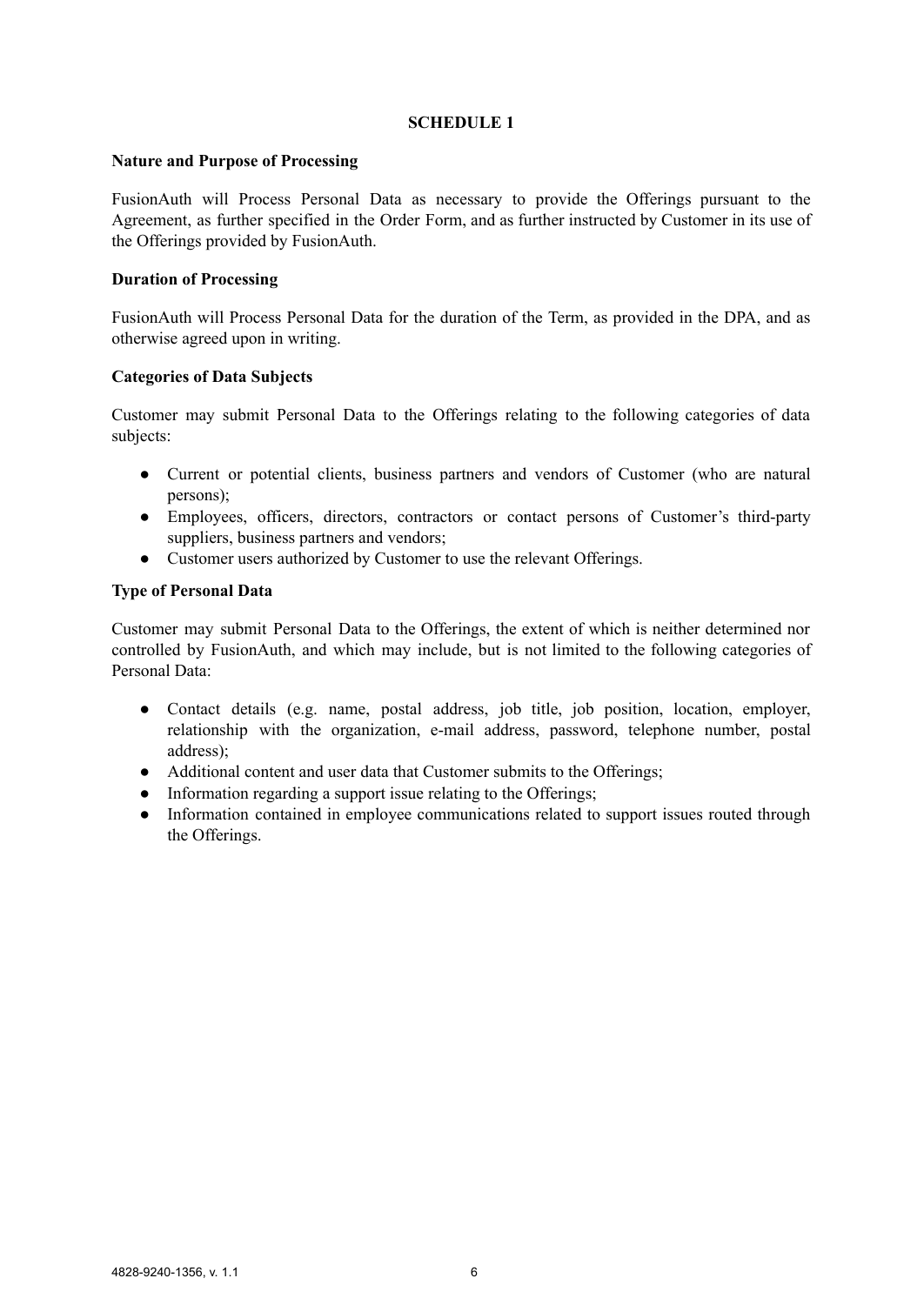## **SCHEDULE 2**

### **Standard Contractual Clauses**

For the purposes of Article 26(2) of Directive 95/46/EC for the transfer of personal data to processors established in third countries which do not ensure an adequate level of data protection

Name, Address, Tel., Fax, E-Mail of the data exporting organisation:

See ordering document or other agreement pursuant to which data exporter purchases services from data importer. (the data **exporter**)

And

Name of the data importing organisation: Inversoft Inc., dba FusionAuth

Address: 1630 Welton Street, Denver, CO 80202

Tel: N/A; fax: N/A; e-mail: support@fusionauth.io

Other information needed to identify the organisation:

## ("**FusionAuth**") (the data **importer**)

each a "party"; together "the parties",

HAVE AGREED on the following Contractual Clauses (the Clauses) in order to adduce adequate safeguards with respect to the protection of privacy and fundamental rights and freedoms of individuals for the transfer by the data exporter to the data importer of the personal data specified in Appendix 1.

# *Clause 1*

# *Definitions*

For the purposes of the Clauses:

- (a) *'personal data', 'special categories of data', 'process/processing', 'controller', 'processor', 'data subject'* and *'supervisory authority'* shall have the same meaning as in Directive 95/46/EC of the European Parliament and of the Council of 24 October 1995 on the protection of individuals with regard to the processing of personal data and on the free movement of such data;
- (b) '*the data exporter'* means the controller who transfers the personal data;
- (c) *'the data importer'* means the processor who agrees to receive from the data exporter personal data intended for processing on his behalf after the transfer in accordance with his instructions and the terms of the Clauses and who is not subject to a third country's system ensuring adequate protection within the meaning of Article 25(1) of Directive 95/46/EC;
- (d) *'the subprocessor'* means any processor engaged by the data importer or by any other subprocessor of the data importer who agrees to receive from the data importer or from any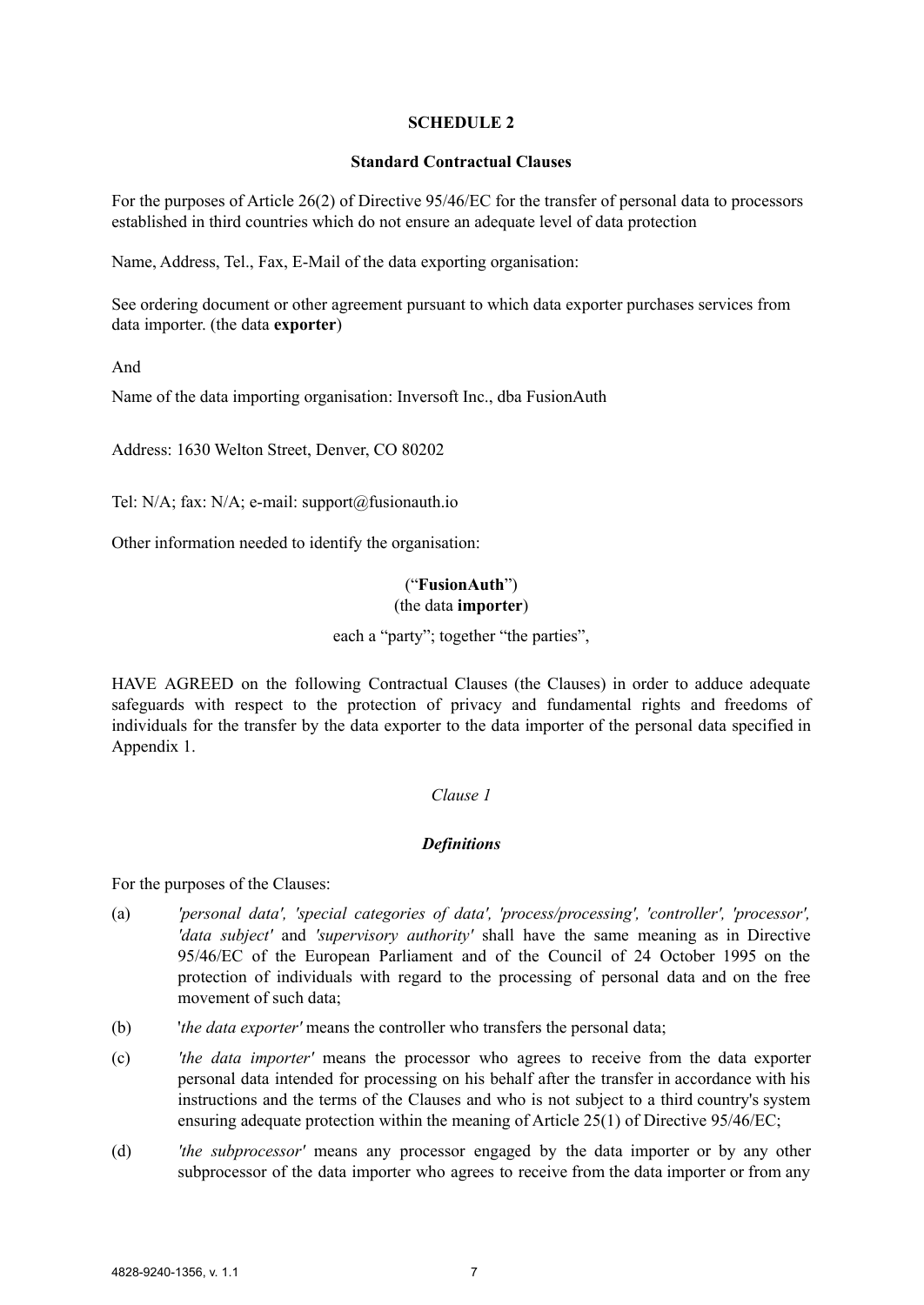other subprocessor of the data importer personal data exclusively intended for processing activities to be carried out on behalf of the data exporter after the transfer in accordance with his instructions, the terms of the Clauses and the terms of the written subcontract;

- (e) '*the applicable data protection law'* means the legislation protecting the fundamental rights and freedoms of individuals and, in particular, their right to privacy with respect to the processing of personal data applicable to a data controller in the Member State in which the data exporter is established;
- (f) *'technical and organisational security measures'* means those measures aimed at protecting personal data against accidental or unlawful destruction or accidental loss, alteration, unauthorised disclosure or access, in particular where the processing involves the transmission of data over a network, and against all other unlawful forms of processing.

## *Clause 2*

## *Details of the transfer*

The details of the transfer and in particular the special categories of personal data where applicable are specified in Appendix 1 which forms an integral part of the Clauses.

## *Clause 3*

### *Third-party beneficiary clause*

- 1. The data subject can enforce against the data exporter this Clause, Clause 4(b) to (i), Clause  $5(a)$  to (e), and (g) to (j), Clause  $6(1)$  and (2), Clause 7, Clause 8(2), and Clauses 9 to 12 as third-party beneficiary.
- 2. The data subject can enforce against the data importer this Clause, Clause  $5(a)$  to (e) and (g), Clause 6, Clause 7, Clause 8(2), and Clauses 9 to 12, in cases where the data exporter has factually disappeared or has ceased to exist in law unless any successor entity has assumed the entire legal obligations of the data exporter by contract or by operation of law, as a result of which it takes on the rights and obligations of the data exporter, in which case the data subject can enforce them against such entity.
- 3. The data subject can enforce against the subprocessor this Clause, Clause 5(a) to (e) and (g), Clause 6, Clause 7, Clause 8(2), and Clauses 9 to 12, in cases where both the data exporter and the data importer have factually disappeared or ceased to exist in law or have become insolvent, unless any successor entity has assumed the entire legal obligations of the data exporter by contract or by operation of law as a result of which it takes on the rights and obligations of the data exporter, in which case the data subject can enforce them against such entity. Such third-party liability of the subprocessor shall be limited to its own processing operations under the Clauses.
- 4. The parties do not object to a data subject being represented by an association or other body if the data subject so expressly wishes and if permitted by national law.

### *Clause 4*

### *Obligations of the data exporter*

The data exporter agrees and warrants: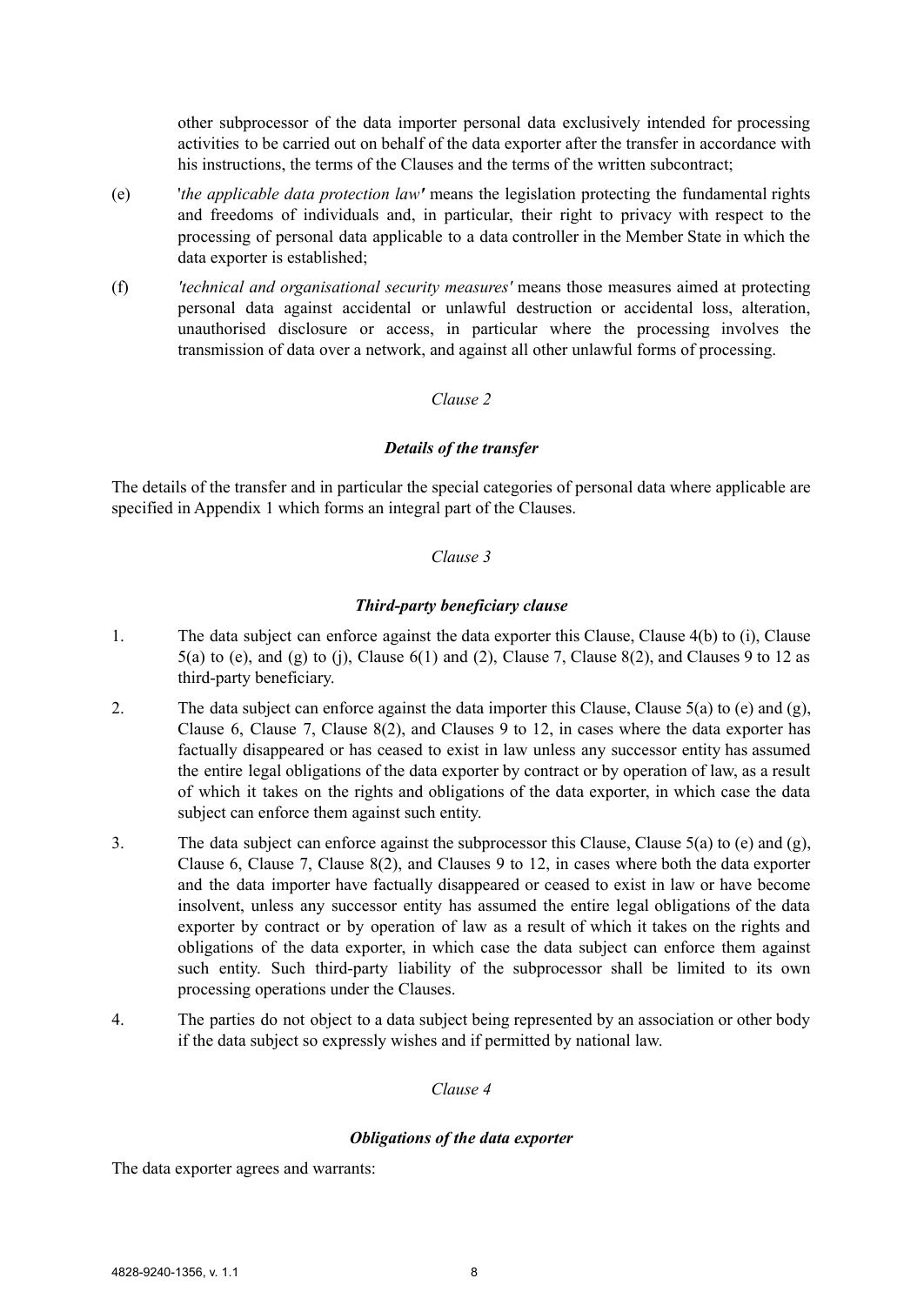- (a) that the processing, including the transfer itself, of the personal data has been and will continue to be carried out in accordance with the relevant provisions of the applicable data protection law (and, where applicable, has been notified to the relevant authorities of the Member State where the data exporter is established) and does not violate the relevant provisions of that State;
- (b) that it has instructed and throughout the duration of the personal data processing services will instruct the data importer to process the personal data transferred only on the data exporter's behalf and in accordance with the applicable data protection law and the Clauses;
- (c) that the data importer will provide sufficient guarantees in respect of the technical and organisational security measures specified in Appendix 2 to this contract;
- (d) that after assessment of the requirements of the applicable data protection law, the security measures are appropriate to protect personal data against accidental or unlawful destruction or accidental loss, alteration, unauthorised disclosure or access, in particular where the processing involves the transmission of data over a network, and against all other unlawful forms of processing, and that these measures ensure a level of security appropriate to the risks presented by the processing and the nature of the data to be protected having regard to the state of the art and the cost of their implementation;
- (e) that it will ensure compliance with the security measures;
- (f) that, if the transfer involves special categories of data, the data subject has been informed or will be informed before, or as soon as possible after, the transfer that its data could be transmitted to a third country not providing adequate protection within the meaning of Directive 95/46/EC;
- (g) to forward any notification received from the data importer or any subprocessor pursuant to Clause 5(b) and Clause 8(3) to the data protection supervisory authority if the data exporter decides to continue the transfer or to lift the suspension;
- (h) to make available to the data subjects upon request a copy of the Clauses, with the exception of Appendix 2, and a summary description of the security measures, as well as a copy of any contract for subprocessing services which has to be made in accordance with the Clauses, unless the Clauses or the contract contain commercial information, in which case it may remove such commercial information;
- (i) that, in the event of subprocessing, the processing activity is carried out in accordance with Clause 11 by a subprocessor providing at least the same level of protection for the personal data and the rights of data subject as the data importer under the Clauses; and
- (i) that it will ensure compliance with Clause  $4(a)$  to (i).

#### *Clause 5*

### *Obligations of the data importer*

The data importer agrees and warrants:

- (a) to process the personal data only on behalf of the data exporter and in compliance with its instructions and the Clauses; if it cannot provide such compliance for whatever reasons, it agrees to inform promptly the data exporter of its inability to comply, in which case the data exporter is entitled to suspend the transfer of data and/or terminate the contract;
- (b) that it has no reason to believe that the legislation applicable to it prevents it from fulfilling the instructions received from the data exporter and its obligations under the contract and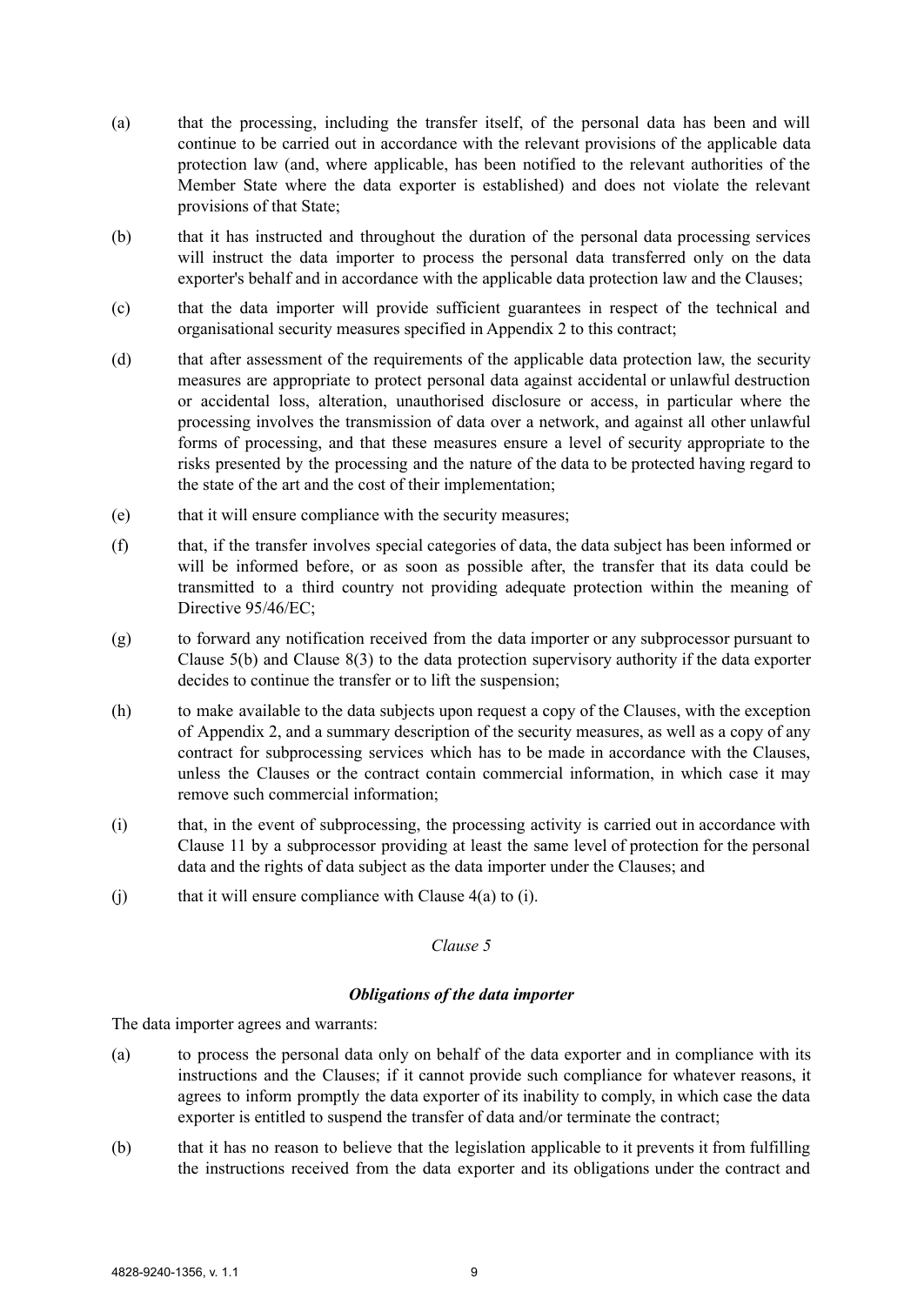that in the event of a change in this legislation which is likely to have a substantial adverse effect on the warranties and obligations provided by the Clauses, it will promptly notify the change to the data exporter as soon as it is aware, in which case the data exporter is entitled to suspend the transfer of data and/or terminate the contract;

- (c) that it has implemented the technical and organisational security measures specified in Appendix 2 before processing the personal data transferred;
- (d) that it will promptly notify the data exporter about:
	- (i) any legally binding request for disclosure of the personal data by a law enforcement authority unless otherwise prohibited, such as a prohibition under criminal law to preserve the confidentiality of a law enforcement investigation,
	- (ii) any accidental or unauthorised access, and
	- (iii) any request received directly from the data subjects without responding to that request, unless it has been otherwise authorised to do so;
- (e) to deal promptly and properly with all inquiries from the data exporter relating to its processing of the personal data subject to the transfer and to abide by the advice of the supervisory authority with regard to the processing of the data transferred;
- (f) at the request of the data exporter to submit its data processing facilities for audit of the processing activities covered by the Clauses which shall be carried out by the data exporter or an inspection body composed of independent members and in possession of the required professional qualifications bound by a duty of confidentiality, selected by the data exporter, where applicable, in agreement with the supervisory authority;
- (g) to make available to the data subject upon request a copy of the Clauses, or any existing contract for subprocessing, unless the Clauses or contract contain commercial information, in which case it may remove such commercial information, with the exception of Appendix 2 which shall be replaced by a summary description of the security measures in those cases where the data subject is unable to obtain a copy from the data exporter;
- (h) that, in the event of subprocessing, it has previously informed the data exporter and obtained its prior written consent;
- (i) that the processing services by the subprocessor will be carried out in accordance with Clause 11;
- (j) to send promptly a copy of any subprocessor agreement it concludes under the Clauses to the data exporter.

# *Clause 6*

# *Liability*

- 1. The parties agree that any data subject, who has suffered damage as a result of any breach of the obligations referred to in Clause 3 or in Clause 11 by any party or subprocessor is entitled to receive compensation from the data exporter for the damage suffered.
- 2. If a data subject is not able to bring a claim for compensation in accordance with paragraph 1 against the data exporter, arising out of a breach by the data importer or his subprocessor of any of their obligations referred to in Clause 3 or in Clause 11, because the data exporter has factually disappeared or ceased to exist in law or has become insolvent, the data importer agrees that the data subject may issue a claim against the data importer as if it were the data exporter, unless any successor entity has assumed the entire legal obligations of the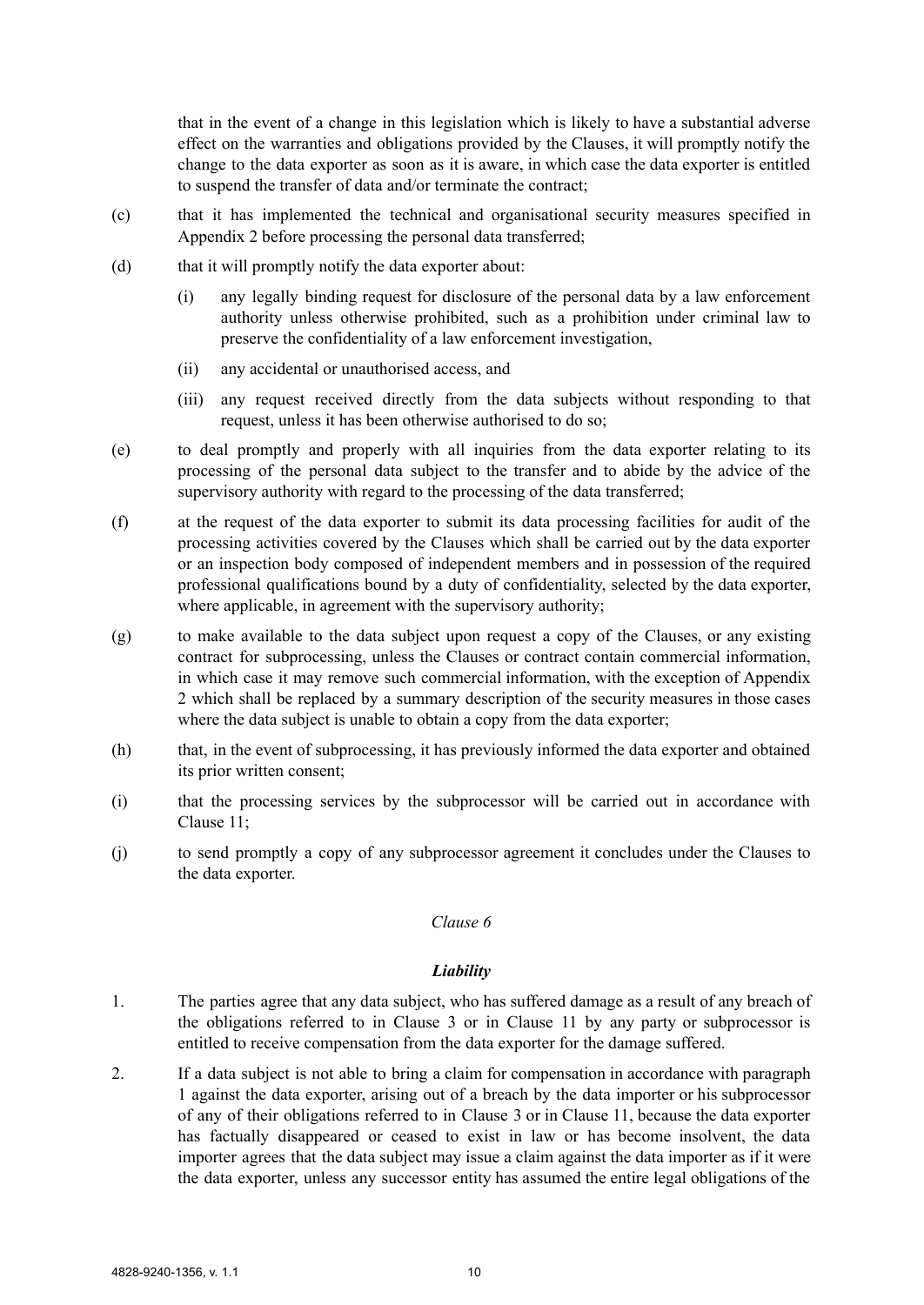data exporter by contract of by operation of law, in which case the data subject can enforce its rights against such entity.

The data importer may not rely on a breach by a subprocessor of its obligations in order to avoid its own liabilities.

3. If a data subject is not able to bring a claim against the data exporter or the data importer referred to in paragraphs 1 and 2, arising out of a breach by the subprocessor of any of their obligations referred to in Clause 3 or in Clause 11 because both the data exporter and the data importer have factually disappeared or ceased to exist in law or have become insolvent, the subprocessor agrees that the data subject may issue a claim against the data subprocessor with regard to its own processing operations under the Clauses as if it were the data exporter or the data importer, unless any successor entity has assumed the entire legal obligations of the data exporter or data importer by contract or by operation of law, in which case the data subject can enforce its rights against such entity. The liability of the subprocessor shall be limited to its own processing operations under the Clauses.

### *Clause 7*

#### *Mediation and jurisdiction*

- 1. The data importer agrees that if the data subject invokes against it third-party beneficiary rights and/or claims compensation for damages under the Clauses, the data importer will accept the decision of the data subject:
	- (a) to refer the dispute to mediation, by an independent person or, where applicable, by the supervisory authority;
	- (b) to refer the dispute to the courts in the Member State in which the data exporter is established.
- 2. The parties agree that the choice made by the data subject will not prejudice its substantive or procedural rights to seek remedies in accordance with other provisions of national or international law.

## *Clause 8*

#### *Cooperation with supervisory authorities*

- 1. The data exporter agrees to deposit a copy of this contract with the supervisory authority if it so requests or if such deposit is required under the applicable data protection law.
- 2. The parties agree that the supervisory authority has the right to conduct an audit of the data importer, and of any subprocessor, which has the same scope and is subject to the same conditions as would apply to an audit of the data exporter under the applicable data protection law.
- 3. The data importer shall promptly inform the data exporter about the existence of legislation applicable to it or any subprocessor preventing the conduct of an audit of the data importer, or any subprocessor, pursuant to paragraph 2. In such a case the data exporter shall be entitled to take the measures foreseen in Clause 5 (b).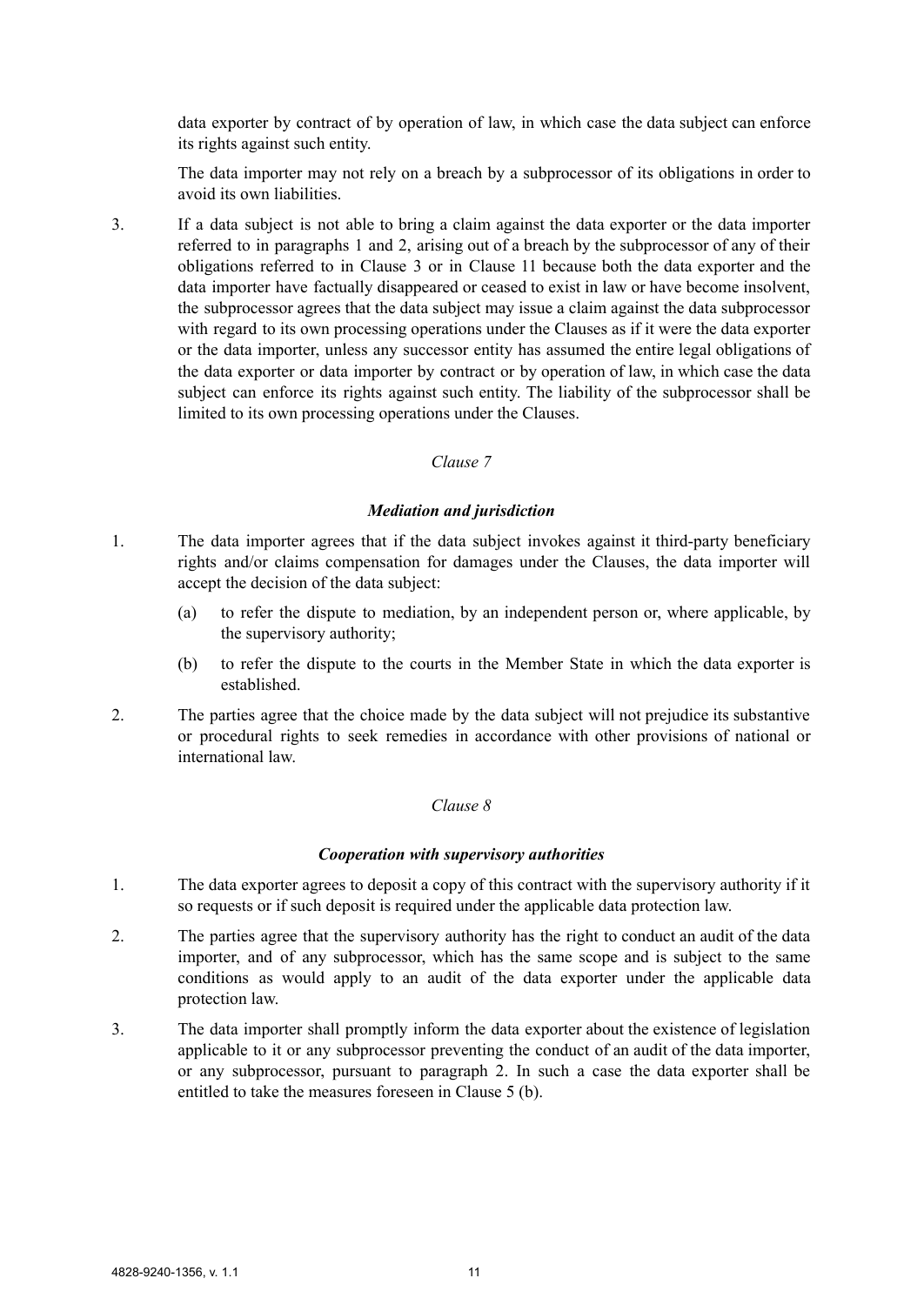#### *Clause 9*

#### *Governing Law*

The Clauses shall be governed by the law of the Member State in which the data exporter is established.

## *Clause 10*

#### *Variation of the contract*

The parties undertake not to vary or modify the Clauses. This does not preclude the parties from adding clauses on business related issues where required as long as they do not contradict the Clause.

#### *Clause 11*

#### *Subprocessing*

- 1. The data importer shall not subcontract any of its processing operations performed on behalf of the data exporter under the Clauses without the prior written consent of the data exporter. Where the data importer subcontracts its obligations under the Clauses, with the consent of the data exporter, it shall do so only by way of a written agreement with the subprocessor which imposes the same obligations on the subprocessor as are imposed on the data importer under the Clauses. Where the subprocessor fails to fulfil its data protection obligations under such written agreement the data importer shall remain fully liable to the data exporter for the performance of the subprocessor's obligations under such agreement.
- 2. The prior written contract between the data importer and the subprocessor shall also provide for a third-party beneficiary clause as laid down in Clause 3 for cases where the data subject is not able to bring the claim for compensation referred to in paragraph 1 of Clause 6 against the data exporter or the data importer because they have factually disappeared or have ceased to exist in law or have become insolvent and no successor entity has assumed the entire legal obligations of the data exporter or data importer by contract or by operation of law. Such third-party liability of the subprocessor shall be limited to its own processing operations under the Clauses.
- 3. The provisions relating to data protection aspects for subprocessing of the contract referred to in paragraph 1 shall be governed by the law of the Member State in which the data exporter is established.
- 4. The data exporter shall keep a list of subprocessing agreements concluded under the Clauses and notified by the data importer pursuant to Clause 5 (j), which shall be updated at least once a year. The list shall be available to the data exporter's data protection supervisory authority.

# *Clause 12*

#### *Obligation after the termination of personal data processing services*

1. The parties agree that on the termination of the provision of data processing services, the data importer and the subprocessor shall, at the choice of the data exporter, return all the personal data transferred and the copies thereof to the data exporter or shall destroy all the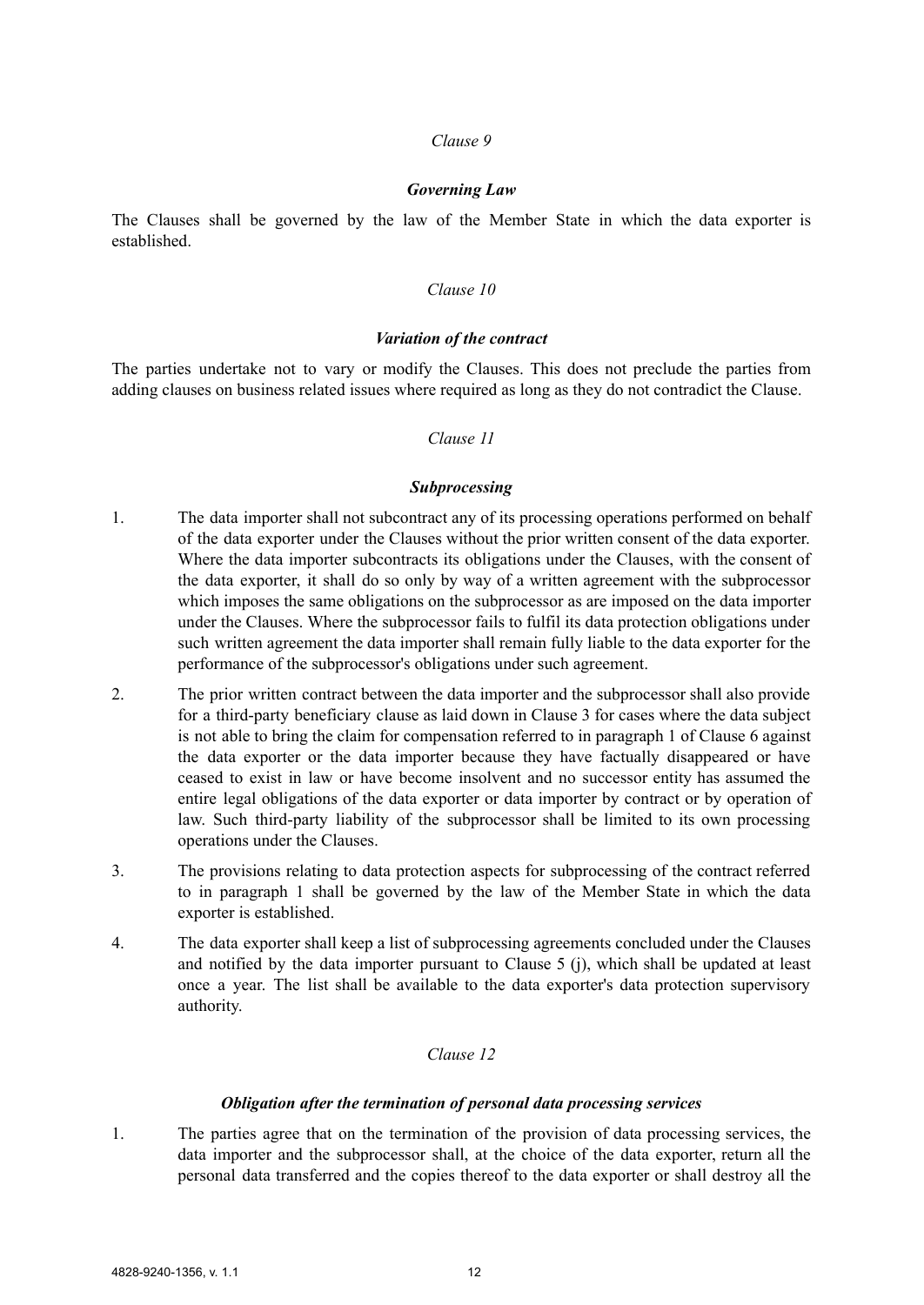personal data and certify to the data exporter that it has done so, unless legislation imposed upon the data importer prevents it from returning or destroying all or part of the personal data transferred. In that case, the data importer warrants that it will guarantee the confidentiality of the personal data transferred and will not actively process the personal data transferred anymore.

2. The data importer and the subprocessor warrant that upon request of the data exporter and/or of the supervisory authority, it will submit its data processing facilities for an audit of the measures referred to in paragraph 1.

### **On behalf of the data exporter:**

Name (written out in full):

Position: Address:

|           | Other information necessary in order for the contract to be binding (if any): |
|-----------|-------------------------------------------------------------------------------|
|           |                                                                               |
|           | (stamp of organisation)                                                       |
|           | On behalf of the data importer:                                               |
|           | Name (written out in full): Brian Pontarelli                                  |
| Position: | Chief Executive Officer                                                       |
|           | Address: 1630 Welton Street, Denver, CO 80202                                 |
|           | Other information necessary in order for the contract to be binding (if any): |
|           |                                                                               |
|           | (stamp of organisation)                                                       |
|           |                                                                               |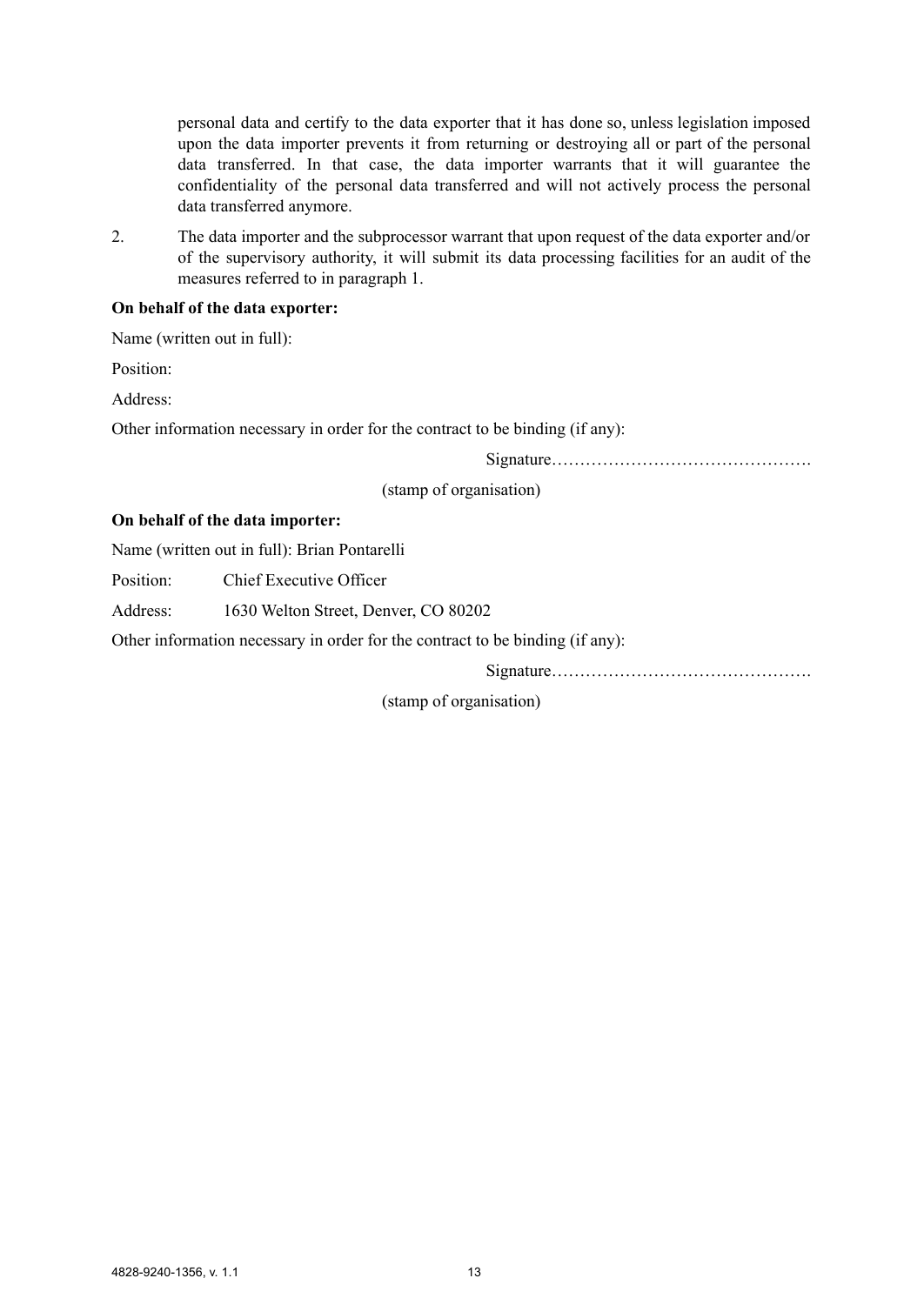Appendix 1 to the Standard Contractual Clauses

The Member States may complete or specify, according to their national procedures, any additional necessary information to be contained in this Appendix.

### **Data exporter**

The data exporter is (please specify briefly your activities relevant to the transfer):

(i) the legal entity that has executed the Standard Contractual Clauses as a data exporter and, (ii) all affiliates of such entity established in the European Economic Area (EEA) and Switzerland that have purchased Offerings from FusionAuth.

#### **Data importer**

The data importer is (please specify briefly activities relevant to the transfer):

a provider of an authentication, authorization, and user management platform for its customers ("data exporter" or "data controller") that processes personal data upon the instruction of the data exporter pursuant to the Agreement.

#### **Data subjects**

The personal data transferred concern the following categories of data subjects (please specify):

Employees, officers, directors, vendors, contractors, customers, and other related or third parties working with or for data exporter.

#### **Categories of data**

The personal data transferred concern the following categories of data (please specify):

Contact details (e.g., name, postal address, email address, password, and telephone number); comments, and other content or information data subjects may submit to data importer through the application.

### **Special categories of data (if appropriate)**

The personal data transferred concern the following special categories of data (please specify):

Although the data importer has advised the data exporter against including any sensitive data in the personal data that is transferred, individuals entering data to the application can include any information they choose. The data exporter controls such data in its sole discretion.

#### **Processing operations**

The personal data transferred will be subject to the following basic processing activities (please specify):

Personal data may be transferred through a third party hosted cloud environment or through SFTP or API protocols. All transfers shall be in accordance with the DPA.